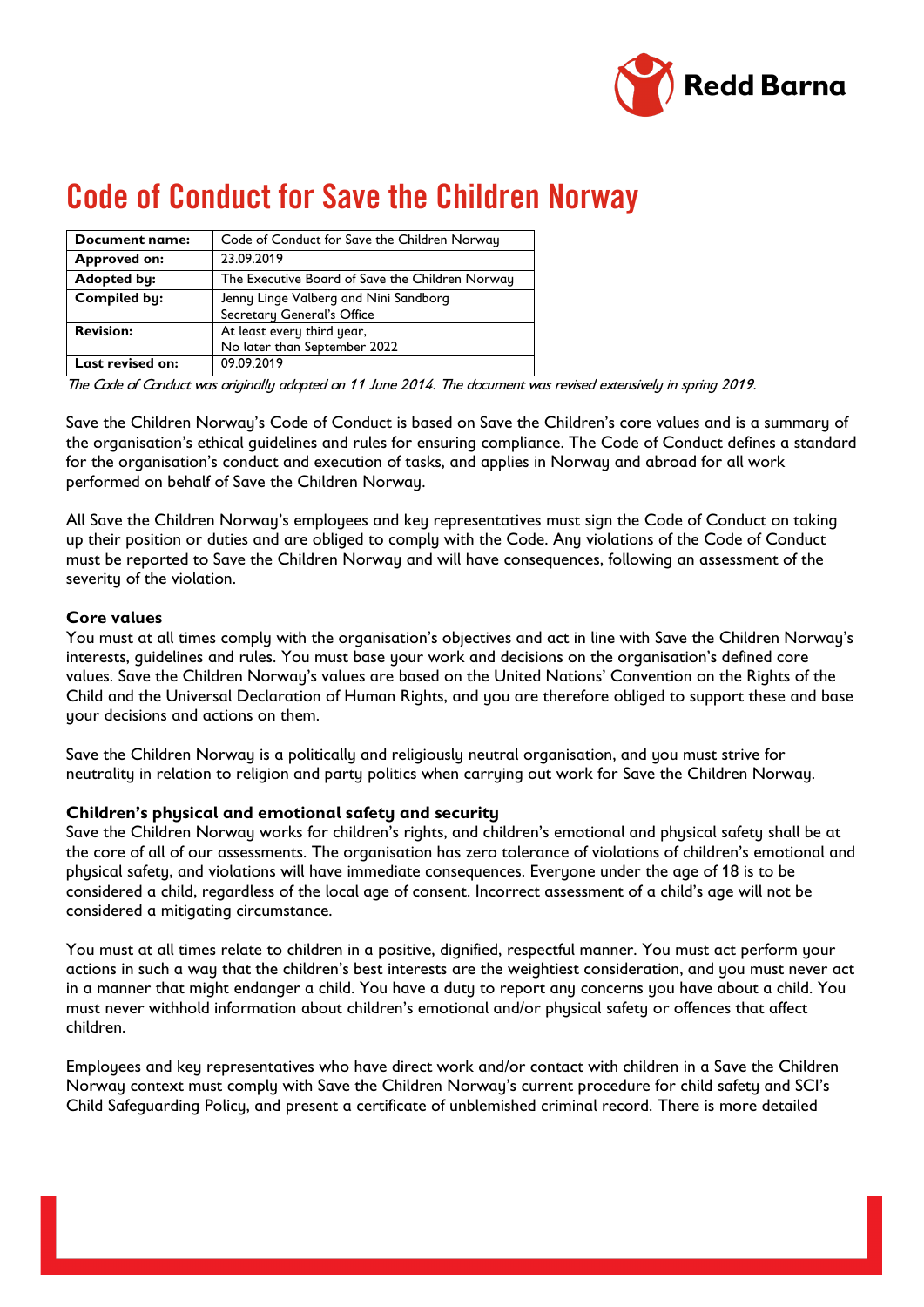information related to conduct around children in the above-mentioned documents, which must be understood and observed.

#### **Laws, customs and traditions**

When working for Save the Children Norway, you must comply with the individual country's rules and demonstrate due respect for customs and traditions. Where national laws and regulations cover the same area as the UN Convention on the Rights of the Child and the Universal Declaration of Human Rights, the highest ethical standard shall prevail at all times.

#### **Respect for fellow humans**

You must treat others with dignity and respect. You must never differentiate or discriminate on the basis of sexual orientation, religion/philosophy of life, political opinions, language, social and/or ethnic affiliation, age, disability, gender identity or other characteristics.

It is prohibited to subject others to any form of harassment, bullying or other improper conduct. Harassment means actions, omissions or statements that are intended to appear as or are offensive, frightening, hostile, demeaning or humiliating. Harassment, bullying and improper conduct may take physical form or be expressed verbally, in writing or visually. Complicity in harassment is also prohibited.

You must always show respect for others' bodies, integrity and boundaries. You must never purchase or engage in trade of sexual services or engage in any form of sexual exploitation or harassment. It is not permitted to produce, store, possess, spread or in any other manner access images of child abuse or other illegal/unethical material either in or outside of the workplace and work hours.

#### **Awareness of role**

Save the Children Norway has zero tolerance of any form of abuse of power. You must be aware of the power and influence you have in relation to others within and outside of the organisation, and you must under no circumstances abuse your trust, role or position.

#### **Financial accountability**

You must manage the organisation's resources in a careful and prudent manner. You must not be involved in any form of financial misconduct against Save the Children Norway or organisations that Save the Children Norway collaborates with.

You must treat Save the Children Norway's property with due care and ensure it is not misused, stolen or destroyed. All property and equipment belonging to Save the Children Norway must be returned to Save the Children Norway when the work for the organisation ceases.

If you are purchasing goods or services for Save the Children Norway, you must comply with the applicable rules for purchasing and report any breach of the purchasing rules. All purchases must serve Save the Children Norway's interests and objectives.

You may not commit Save the Children Norway financially unless you have the correct authorisation and right to sign on behalf of the organisation in accordance with the applicable internal authorisation and signature authorisation form.

You must at all times combat corruption by declining to accept, for yourself personally or others, gifts, travel, hotel staus, hospitality, discounts, loans or other services or benefits that could influence your role at Save the Children Norway. Nor must you give or offer gifts or other benefits that are could or are intended to influence the recipient's actions in service.

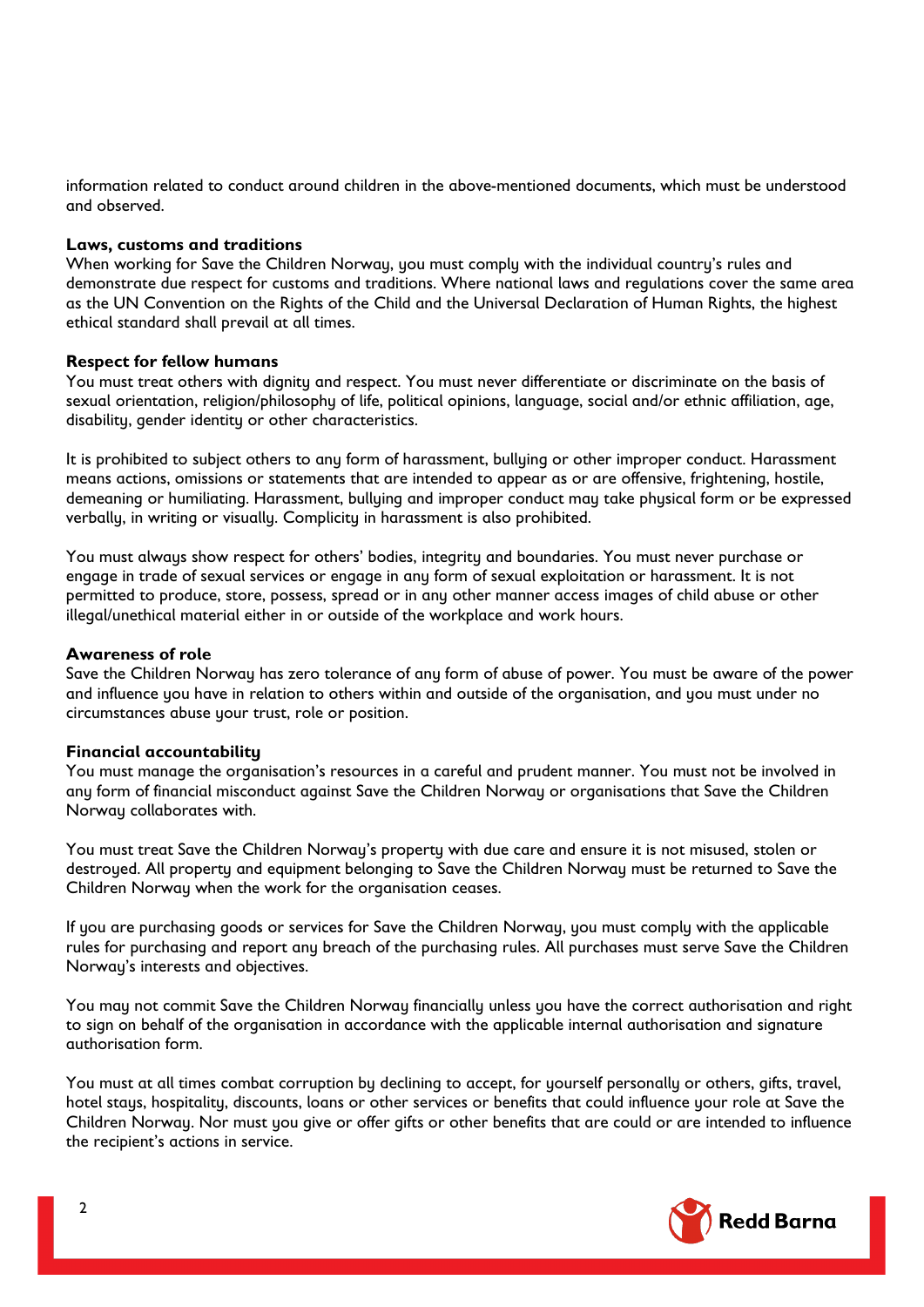Gifts of a value of less than NOK 500 are not deemed as having such influence. If you are in doubt, you must consult your supervisor or contact person at Save the Children Norway in order for an assessment to be made of whether the gift should be transferred to Save the Children Norway. Employees are asked to read more about this in Save the Children Norway's employee manual.

## **Impartiality and external offices / assignments**

Based on the principles pursuant to Section 6 of the Public Administration Act, you must not participate in processing or decision-making in matters where you are, or suspect you may be, disqualified. For example, you are disqualified when you or your immediate family and/or friends have an interest in the decision being made. You are also disqualified if there are other special circumstances that might impair confidence in your impartiality. If you are in any doubt, consult your supervisor or contact person at Save the Children Norway.

As an employee or representative of Save the Children Norway, you may not hold additional external positions, offices, directorships or other assignments that are incompatible with Save the Children Norway's interests or which may impair confidence in the organisation. You must be transparent about any offices and financial interests you have that may have an impact on your role at Save the Children Norway.

# **Confidentiality and duty of confidentiality**

You must handle confidential information in a prudent manner and such that it does not cause harm to the organisation, its partners or individuals.

You are obliged to maintain confidentiality on all operational and business matters that you become aware of. This also applies after the employment relationship or other affiliation with the organisation has ended.

## **Safety**

You have a duty to familiarise yourself with and comply with rules and procedures for safety, undergo the required training and report if you experience or discover safety breaches. This means that you are obliged to comply with applicable safety requirements for Save the Children Norway's activities and undergo mandatory training related to work travel.

In order to maintain safety, you must always act in such a manner that you do not create unnecessary risks for yourself or others.

## **Alcohol, other intoxicants and illegal goods and services**

Save the Children Norway is a sober workplace, and you must never be under the influence of alcohol, drugs, or other intoxicants or hung over at work. If you take part in events or courses organised by Save the Children Norway where alcohol is consumed outside of work hours, you must always exercise moderation. If children are present at such events, you must refrain from consuming alcohol. Save the Children Norway never paus for alcohol. In the event of external events not organised by Save the Children Norway, but where several Save the Children Norway employees are gathered, moderation must be exercised. We must always remain aware of our role as representatives of Save the Children Norway in more informal situations and/or social gatherings as well. Employees are obliged to familiarise themselves with and comply with the policy for use of intoxicants and gambling at Save the Children Norway.

As a representative you must never be under the influence of intoxicants or hung over when performing your duties. All events that involve Save the Children Norway's members or that are organised by Save the Children Norway's membership organisation must be alcohol-free from the start and until the event is formally concluded.